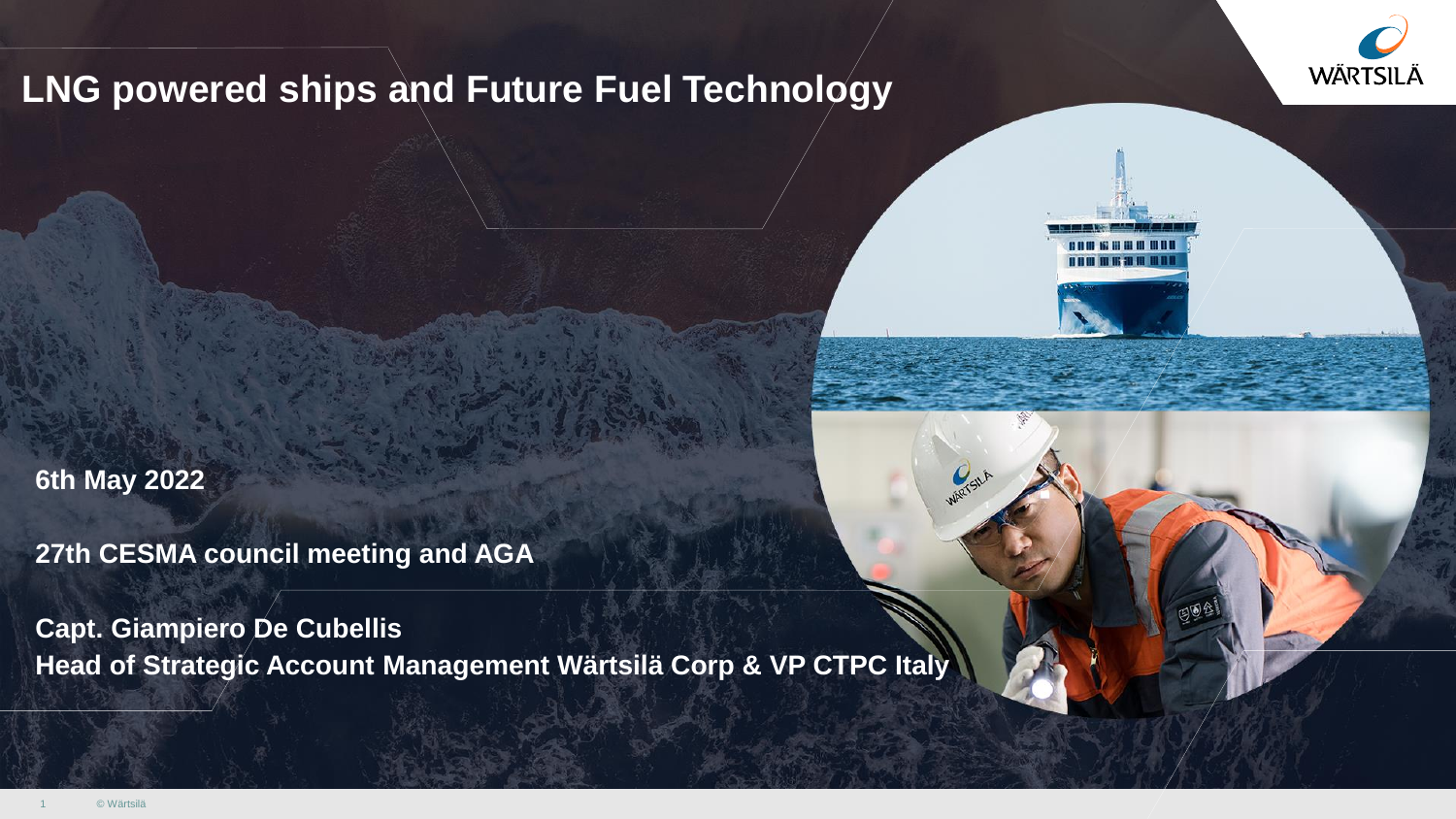

## **Together, we play a central role in the decarbonisation of the maritime industry**

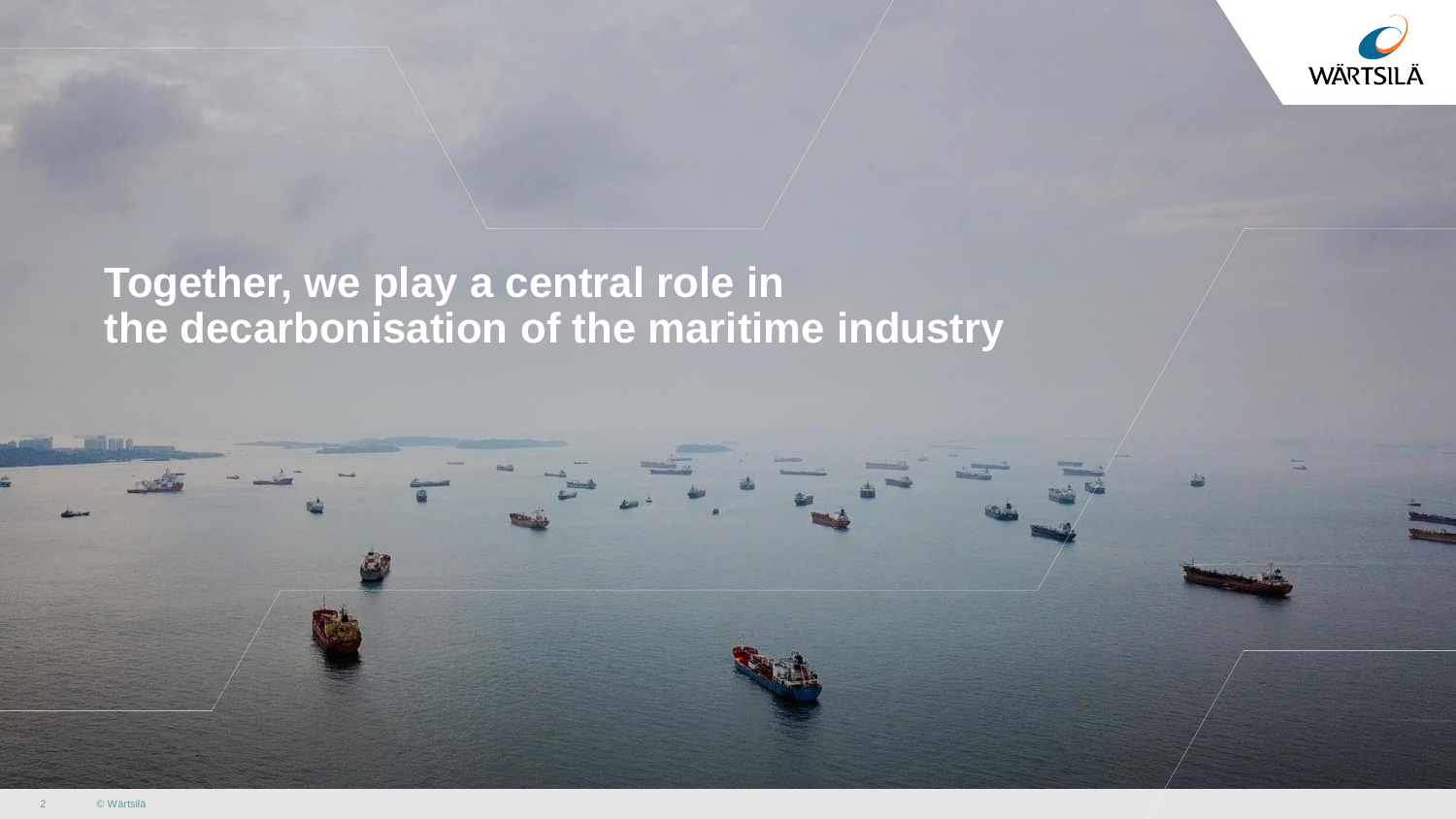

## **CII introduces to the maritime industry a clear rating framework for differentiating vessels based on their GHG emissions performance**

#### **Vessel carbon intensity**



#### **Key takeaways**

- CII will **categorise ships from A to E**
- Cargo owners can easily establish their own **requirements on ratings to match own decarbonisation targets**
- **.** If a ship wishes to **remain in the same category it will have to progressively improve GHG performance**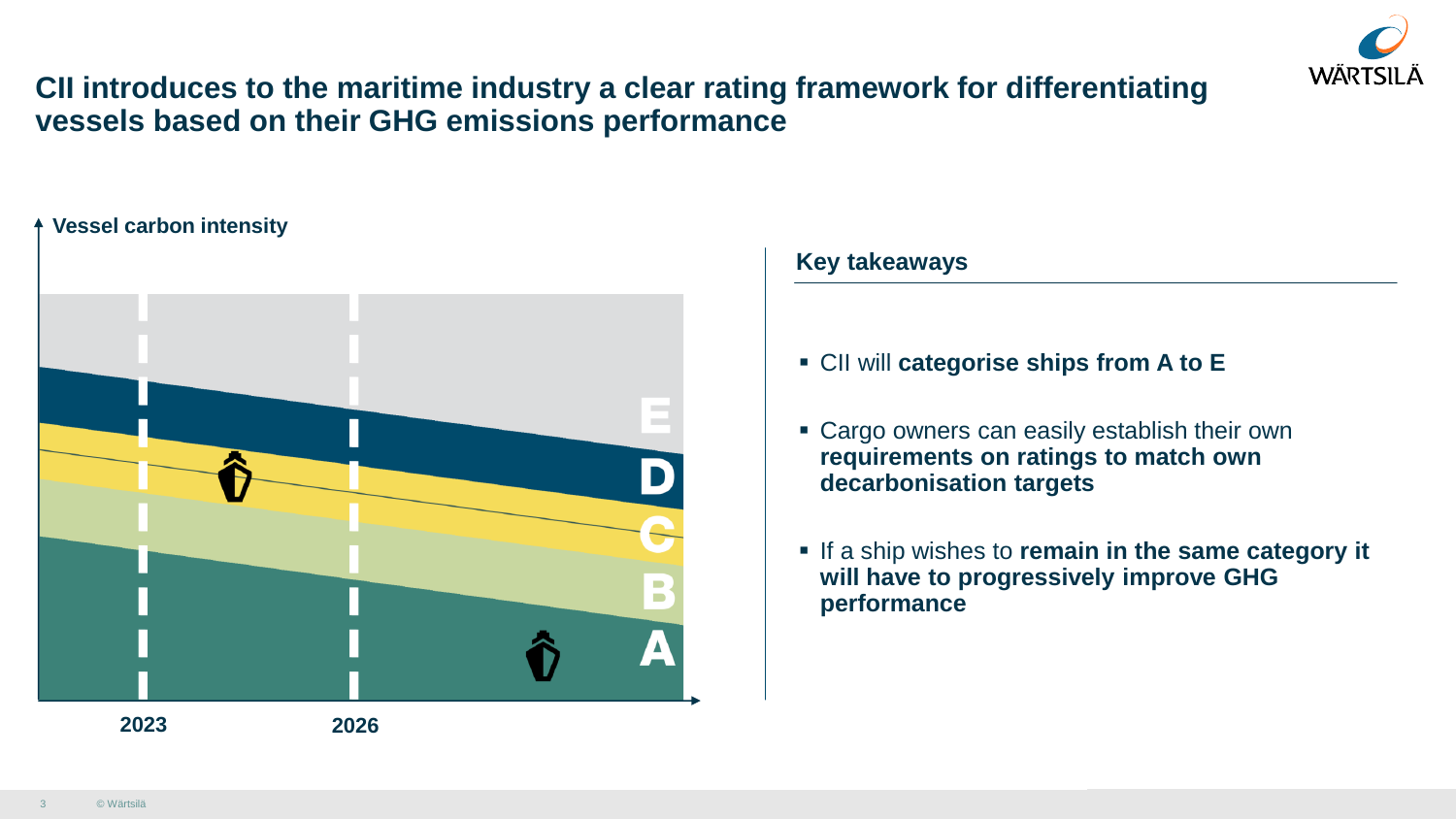

## **Transition to green fuels will be slow yet relentless. 2050 is a single vessel's lifespan away – customers need to invest in fuel flexibility to avoid risk of stranded assets**

**Move from a single-fuel industry to a multi-fuel one**

Distribution of fuel types for Decarbonisation 2050 (1.5ºC scenario), EJ





#### **Owners will decide on technology partners now:**

- Vessel life is 25-30 years
- Critical decision criteria: i) Multifuel capabilities for blending with green fuels ii) Conversion capabilities for future fuels

Carbon neutral and zero carbon fuels in maritime

Source: DNV Maritime Forecast 2050 model, Wärtsilä internal estimates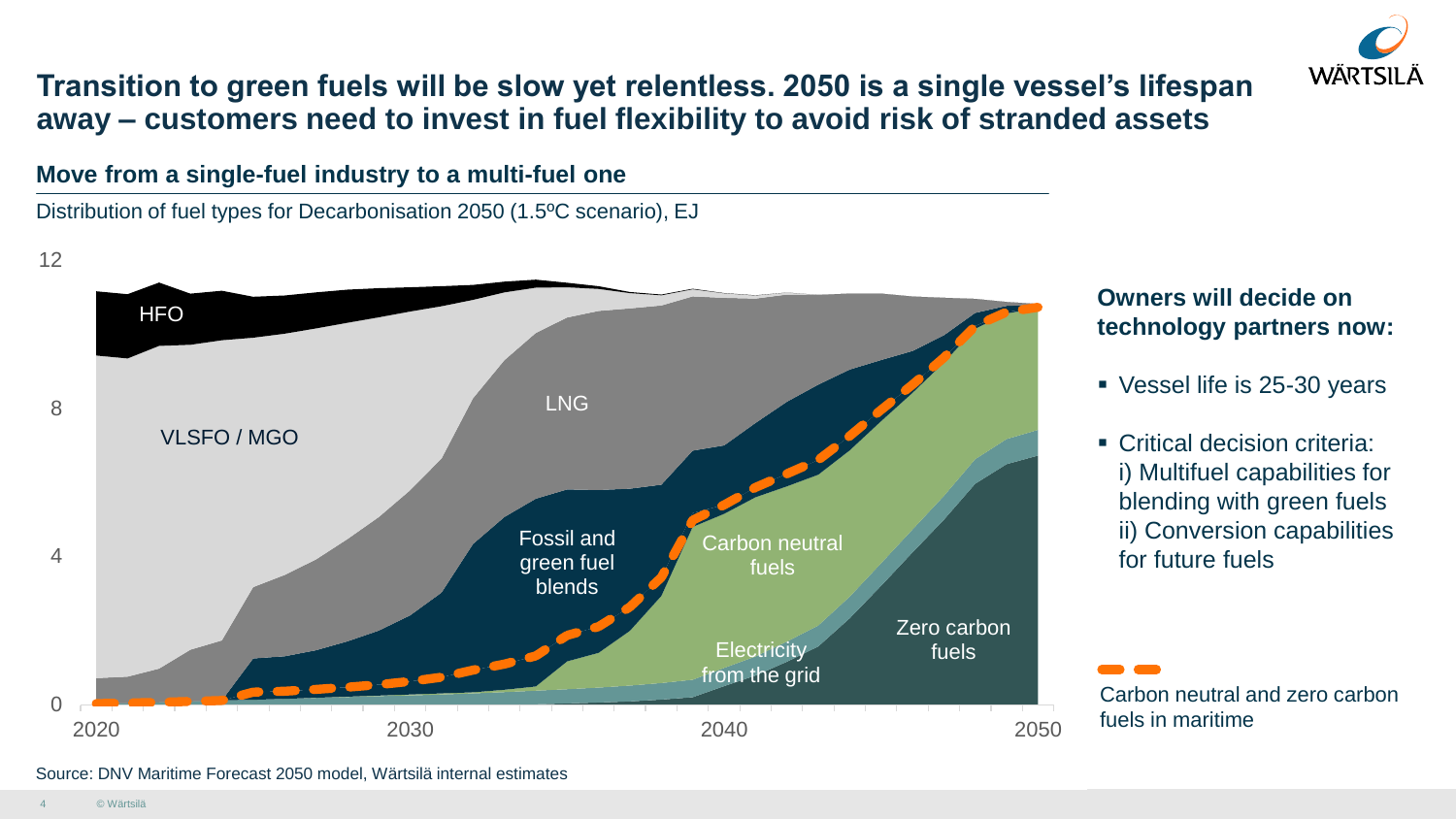

## **Fuel conversions will play a vital role in the fuel transition for both existing and new vessels built during this and next decade. Fuel selection impacts the vessel structure**



1) Sources: Maersk Mc-Kinney Møller Center for Zero Carbon Shipping – Industry transition strategy 2021, Wärtsilä-DNV collaboration; 2) fuel price for e-methane is expected to be in a range similar to e-methanol; 3) fuel price range spans across blue, bio and green-electro equivalent; 4) gross tank estimations based on Wärtsilä experience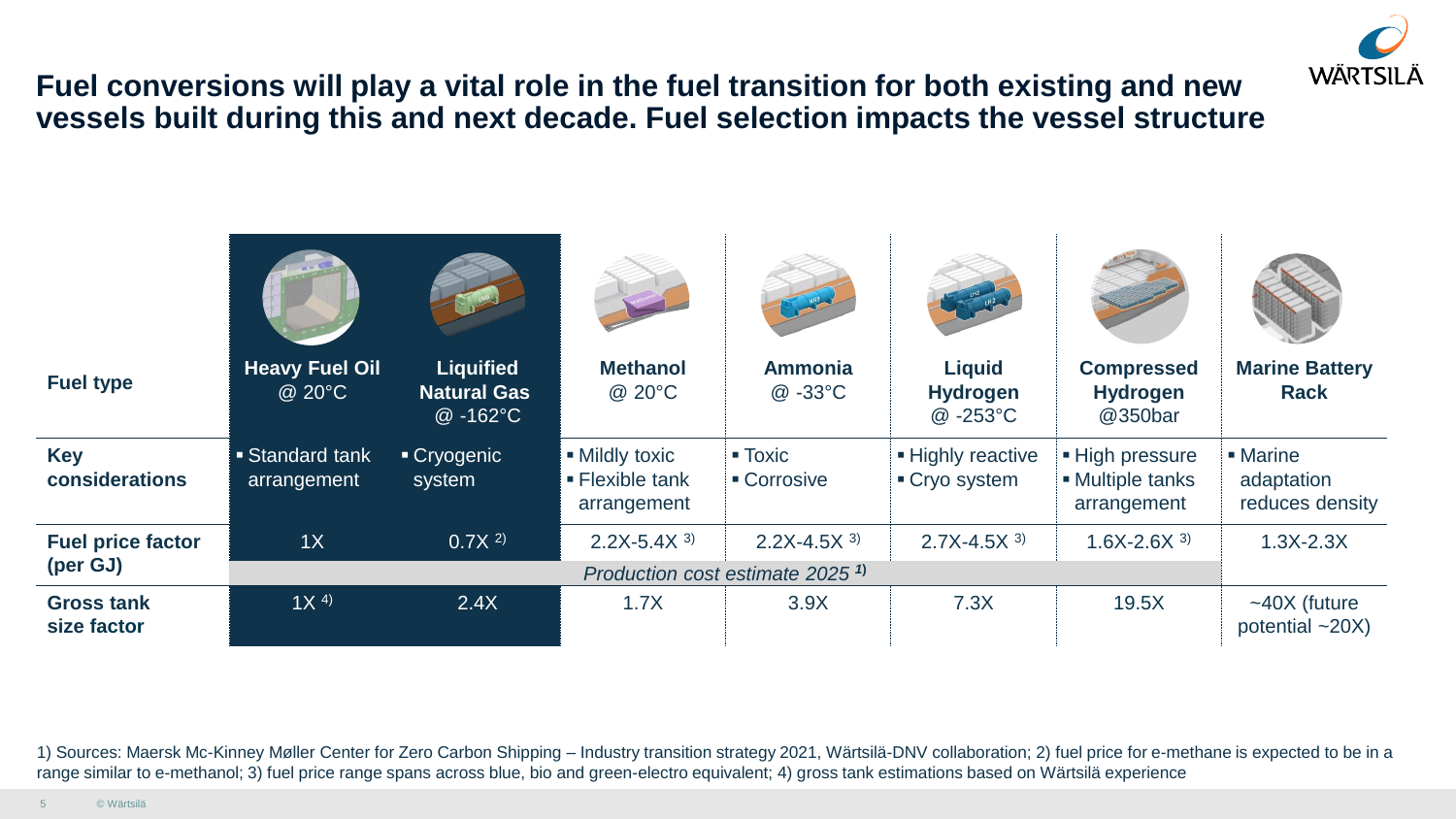

## **Infrastructure and availability of green fuels need time to mature. Multi-fuel technology is the only viable upgrade path**



Source: 1) DNVGL Maritime Forecast ed. 2020 and Lloyd's Register Techno-Economic Assessment of Zero Carbon Fuels ed. 2020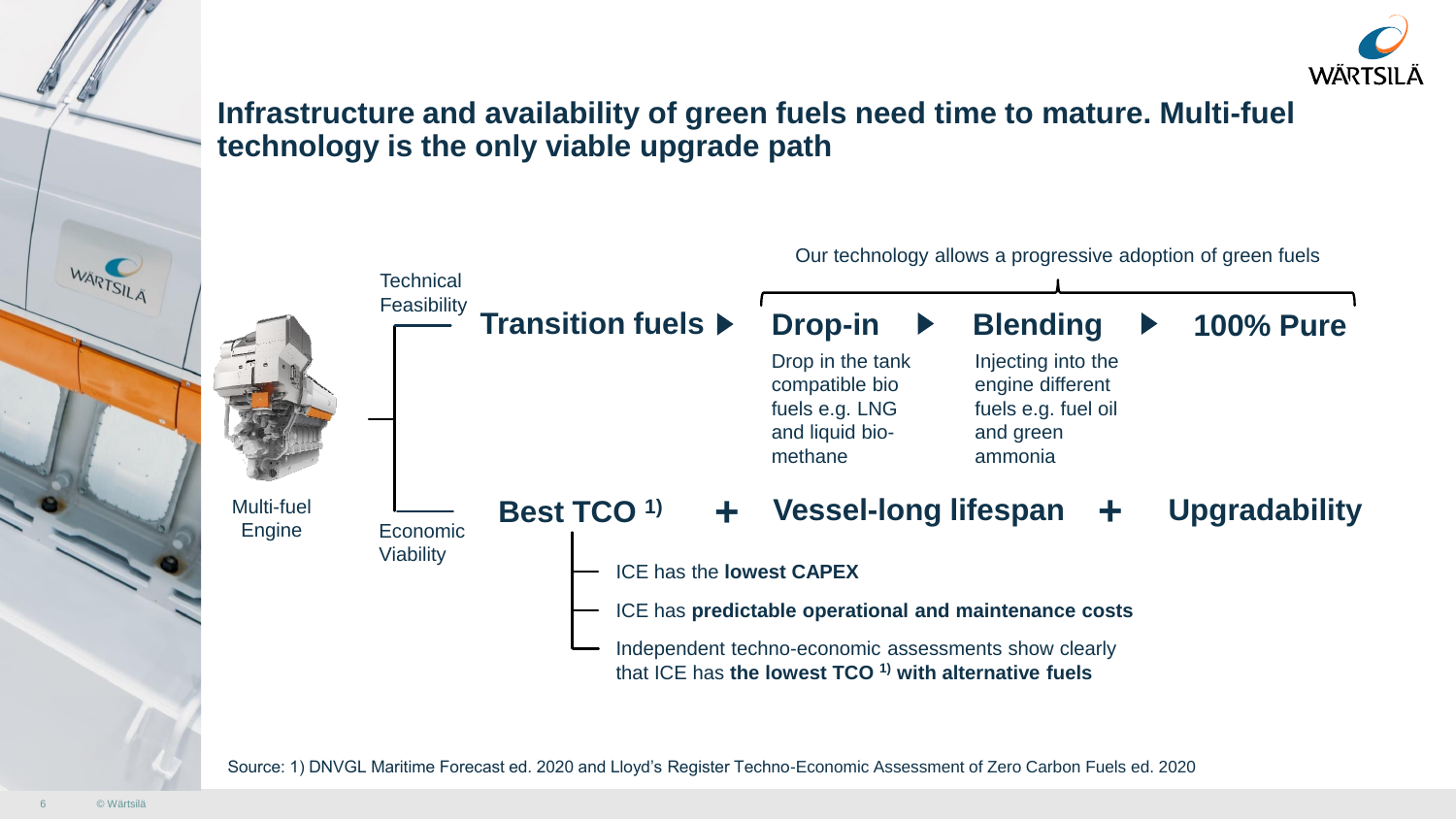

## **Front-runner in alternative fuel engine technology. Our portfolio goes beyond – we power vessels throughout the path towards decarbonization**

|                                    |                                                                                                                                                                                                | 2021               | 2022                                     | 2023 | 2024 | 2025                     |
|------------------------------------|------------------------------------------------------------------------------------------------------------------------------------------------------------------------------------------------|--------------------|------------------------------------------|------|------|--------------------------|
|                                    | <b>Diesel</b>                                                                                                                                                                                  |                    |                                          |      |      |                          |
|                                    | FAME/HVO <sup>1)</sup>                                                                                                                                                                         |                    |                                          |      |      |                          |
|                                    | <b>LNG</b>                                                                                                                                                                                     |                    |                                          |      |      |                          |
|                                    | Bio-methane                                                                                                                                                                                    |                    |                                          |      |      |                          |
|                                    | Synthetic methane                                                                                                                                                                              |                    |                                          |      |      |                          |
|                                    | <b>LPG</b>                                                                                                                                                                                     |                    |                                          |      |      |                          |
|                                    | Hydrogen blends                                                                                                                                                                                |                    |                                          |      |      |                          |
|                                    | Hydrogen 100%                                                                                                                                                                                  |                    |                                          |      |      | <b>Technical concept</b> |
| <b>Engines</b>                     | Ammonia                                                                                                                                                                                        |                    |                                          |      |      |                          |
|                                    | Methanol                                                                                                                                                                                       |                    |                                          |      |      |                          |
|                                    | <b>Hybrid</b>                                                                                                                                                                                  |                    |                                          |      |      |                          |
| <b>Electric</b>                    | <b>Technical concept</b><br><b>Full electric</b><br>Short sea shipping / inland waterways<br>Technology evaluation ongoing<br>SOFC, PEMFC <sup>2)</sup><br>Propulsion energy<br>saving devices |                    |                                          |      |      |                          |
| <b>Fuel cells</b>                  |                                                                                                                                                                                                |                    |                                          |      |      |                          |
| <b>Energy</b><br>saving<br>devices | Air lubrication and<br>flettner rotors                                                                                                                                                         |                    |                                          |      |      |                          |
|                                    | Other                                                                                                                                                                                          |                    |                                          |      |      |                          |
| Own technology                     |                                                                                                                                                                                                | Through partnering | Both in house development and partnering |      |      |                          |
|                                    | 1) FAME, HVO: biodiesel 2) SOFC: solid oxide fuel cell, PEMFC: proton exchange membrane fuel cell                                                                                              |                    |                                          |      |      |                          |

© Wärtsilä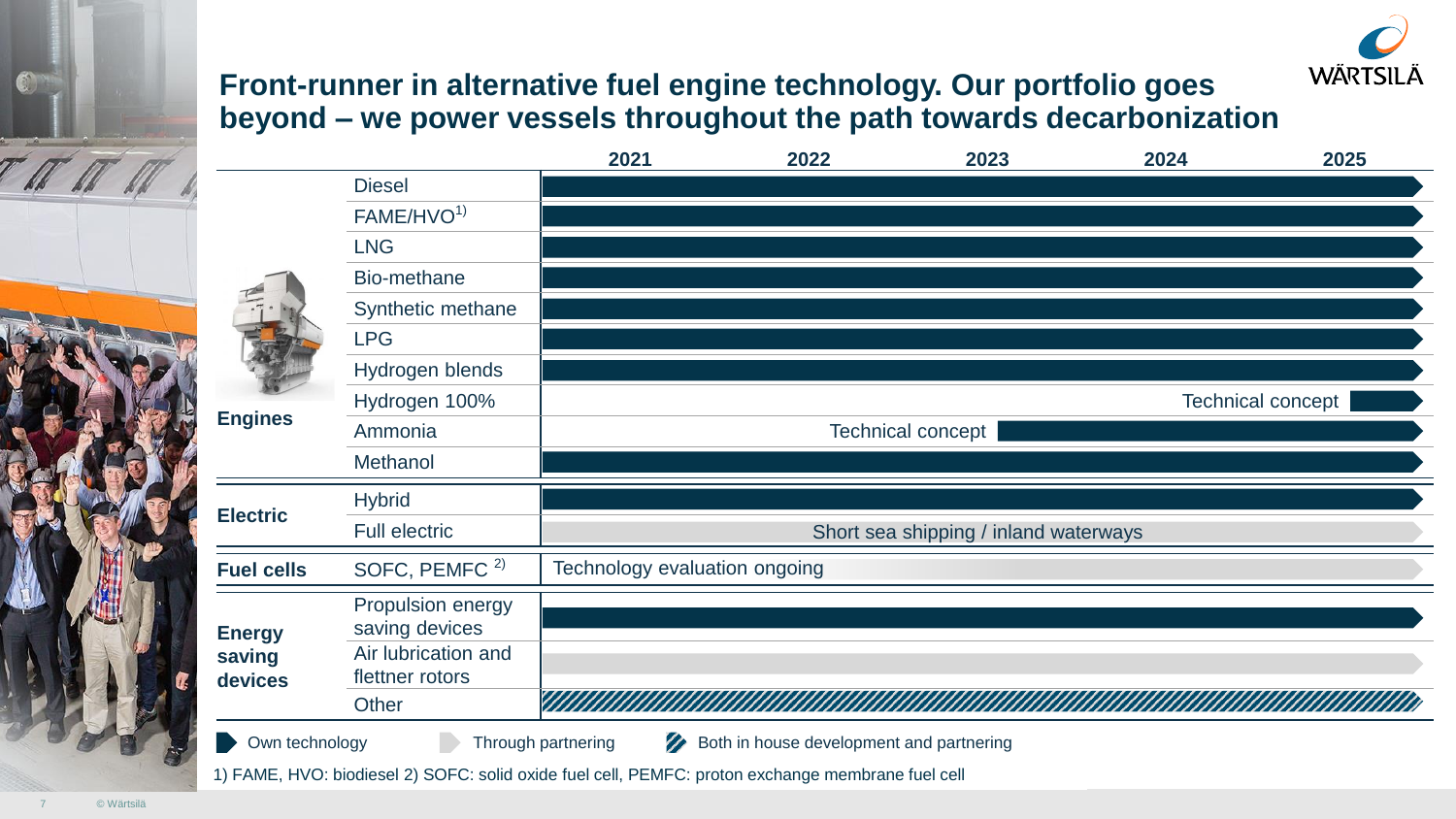

## **THE NUMBER OF AVAILABLE FUELS WILL INCREASE**

**Green hydrogen:** an essential element in most synthetic fuels. In shortsea shipping with strict emissions legislation and frequent bunker opportunities it can offset low energy density.

**Green ammonia:** low energy density by volume, feasible for vessels that don't have space limitations. Toxicity may be a challenge for passenger vessels, regulation may have an impact on required investment.

**Green methanol:** an interesting alternative with easy onboard storage, although fuel prices may be higher due to higher production energy requirements. Low energy density is compensated for by ease-of-storage.

# **NOTE**

Every customer, business operation & region is different, which changes the propensity for various fuels

**Green** implies a synthetic fuel based on hydrogen produced using renewable energy, or a fuel produced from sustainable biomass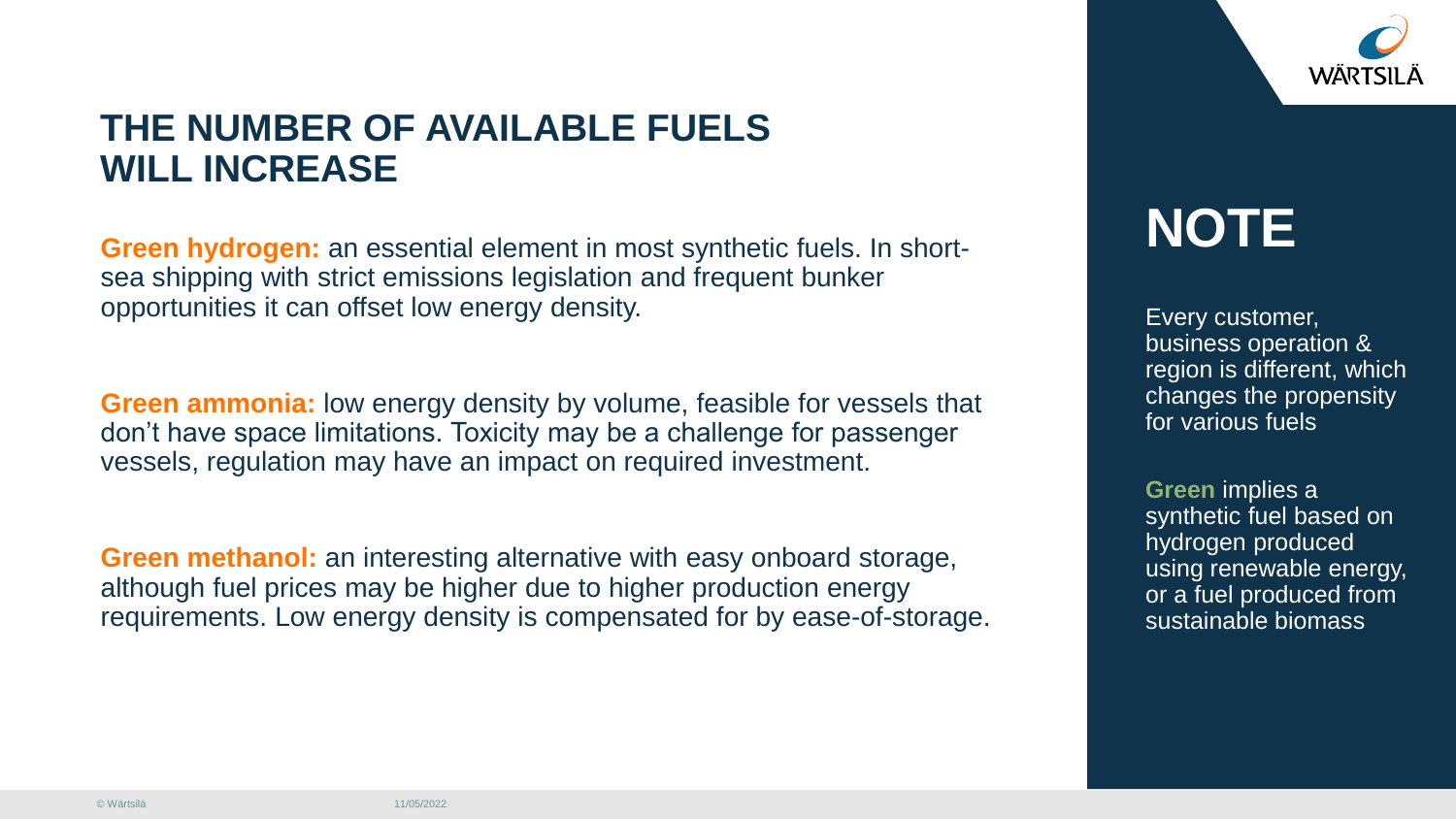

## **BIOFUELS ARE AVAILABLE TO SOME EXTENT TODAY**

**Green biomethane:** likely the most economical alternative due to maturity of technology, fuel availability, existing rules & regulations, availability of feedstock, and higher carbon efficiency than biodiesel. Can be used as a drop-in alternative to natural gas.

**Green synthetic methane:** differs from biomethane in its production. It is synthetically produced from green hydrogen & CO2. Due to low concentration of CO2 in air, the only economically viable solution is likely to be CO2 capture from combustion of biofuels.

**Biodiesels:** (1st & 2nd gen) can be used in diesel engines without additional investment, provided they comply with fuel specifications. Local availability & price are the main challenges, due to competition from other industries ready to pay a premium. **NOTE NOTE** 

#### **VESSEL-OPERATION RANGE WITH THE SAME FUEL VOLUME & EFFICIENCIES**



The business impact from the need for more bunker space has not been considered. The implications of specific fuels must be investigated together with the customer.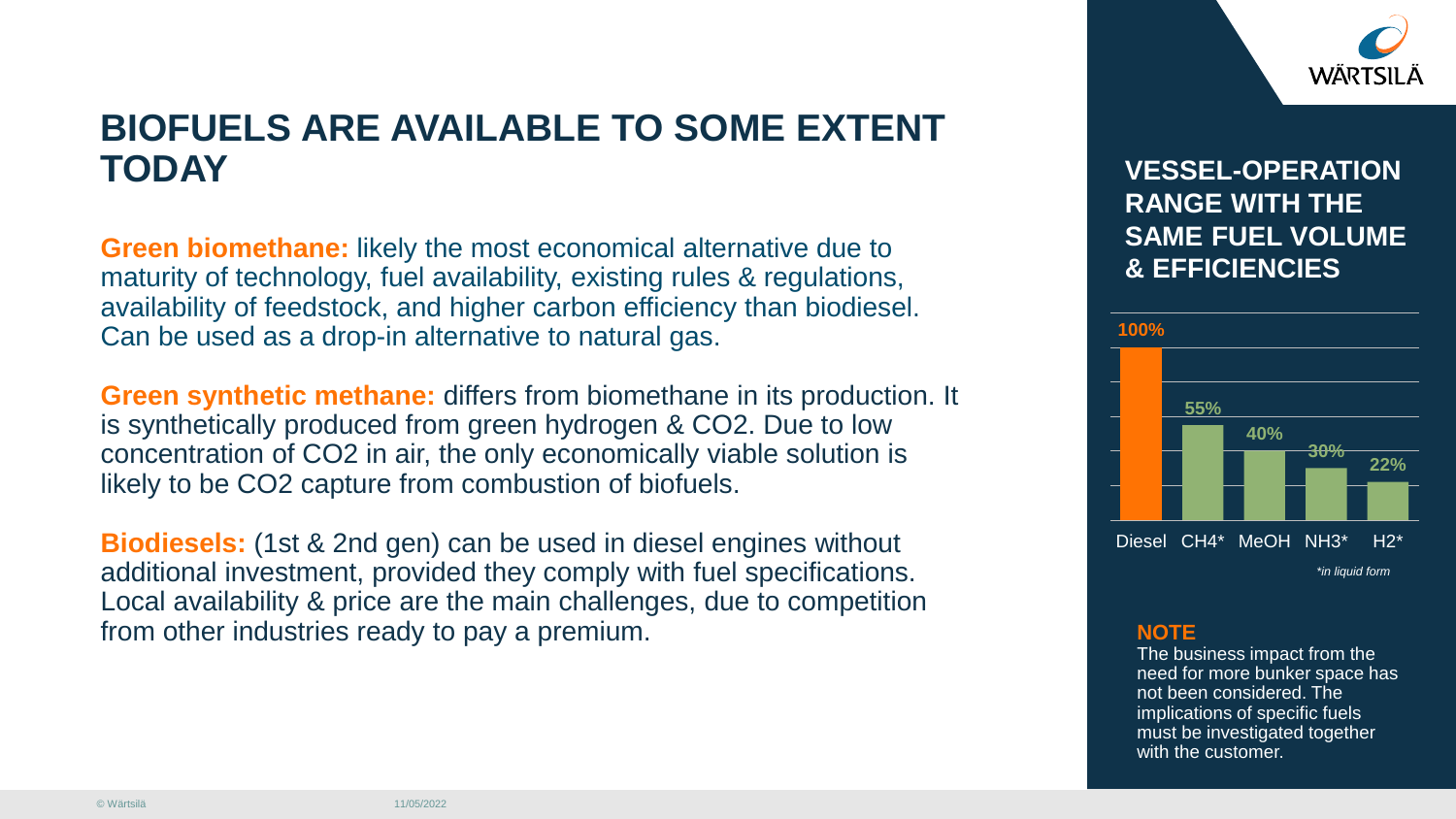

## **FUEL-FLEXIBLE TECHNOLOGY FOR MOST FUTURE FUELS**

| <b>Engine type</b> | <b>Diesel</b>           | <b>LPG</b> | <b>LNG</b> | <b>FAME/</b><br>HVO* | <b>Bio-</b><br>methane | <b>Hydrogen</b> | <b>Ammonia</b>                                               | <b>Methanol</b> | <b>Synthetic</b><br>methane |
|--------------------|-------------------------|------------|------------|----------------------|------------------------|-----------------|--------------------------------------------------------------|-----------------|-----------------------------|
| <b>Diesel</b>      |                         |            |            |                      |                        |                 | $\bullet$                                                    |                 |                             |
| <b>DF</b>          |                         |            |            |                      | $\bullet$              | $\bullet$       | $\bullet$                                                    |                 |                             |
| <b>SG</b>          |                         |            |            |                      | $\bullet$              | $\bullet$       | $\bullet$                                                    |                 |                             |
| <b>GD</b>          |                         |            | $\bullet$  |                      | $\bullet$              |                 | $\begin{array}{ccc} \bullet & \bullet & \bullet \end{array}$ |                 |                             |
| <b>LG</b>          | $\bullet$<br>(MGO only) |            |            |                      |                        |                 | $\qquad \qquad \bullet$                                      |                 |                             |

Ready solution **•**

\* FAME, HVO: biodiesel

**•** Industrialisation needed

Development needed **•**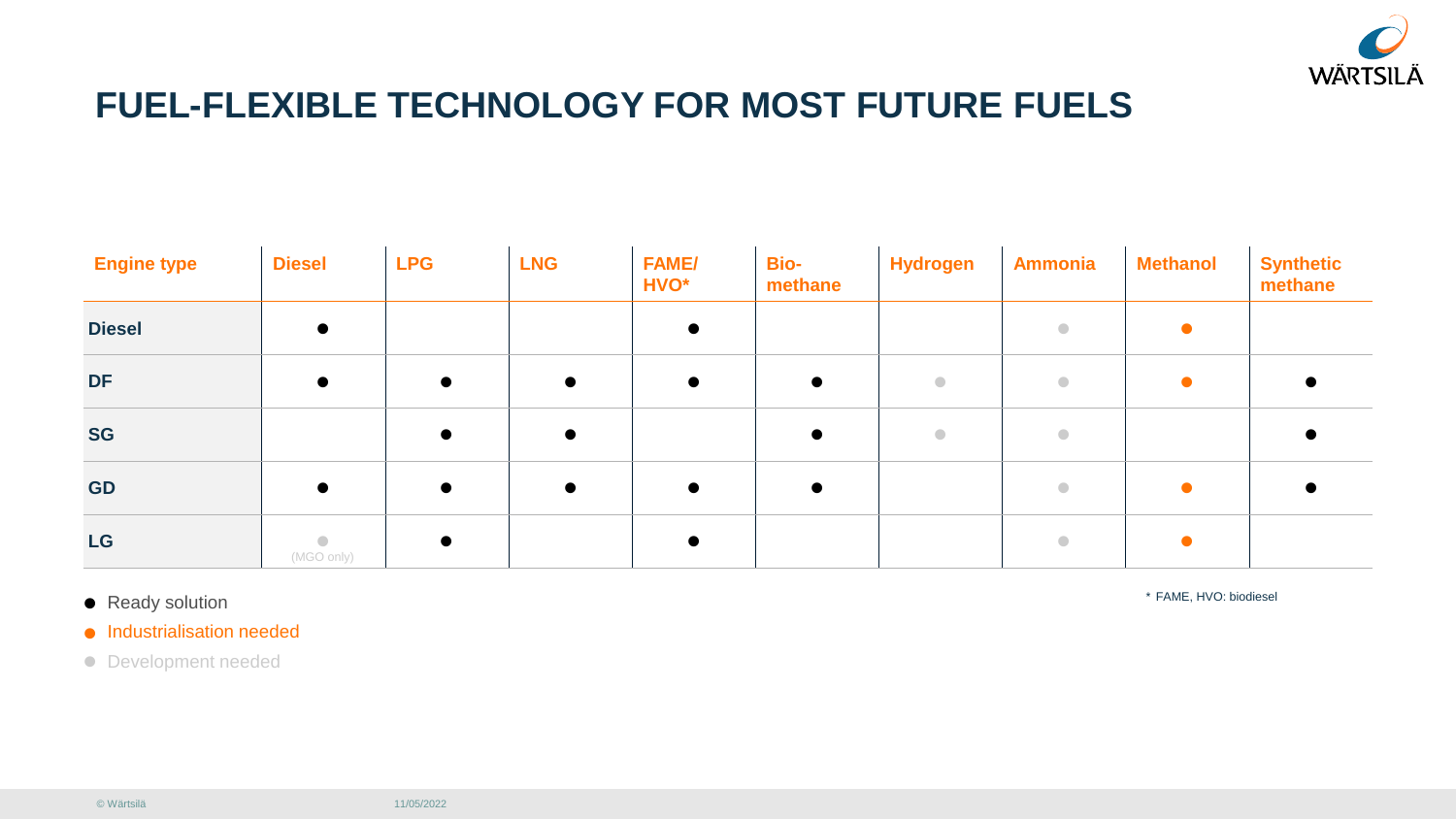

# **CONTINUOUS DEVELOPMENT OF TECHNOLOGY**

## **Our future-fuel roadmap**

Verified: 2003

**Bio-** or Synthetic Methanol **Methane**

Verified: 2022

**Ammonia NH<sup>3</sup> H<sup>2</sup>**

Verified: 2015



Verified: 2025

**Hydrogen**

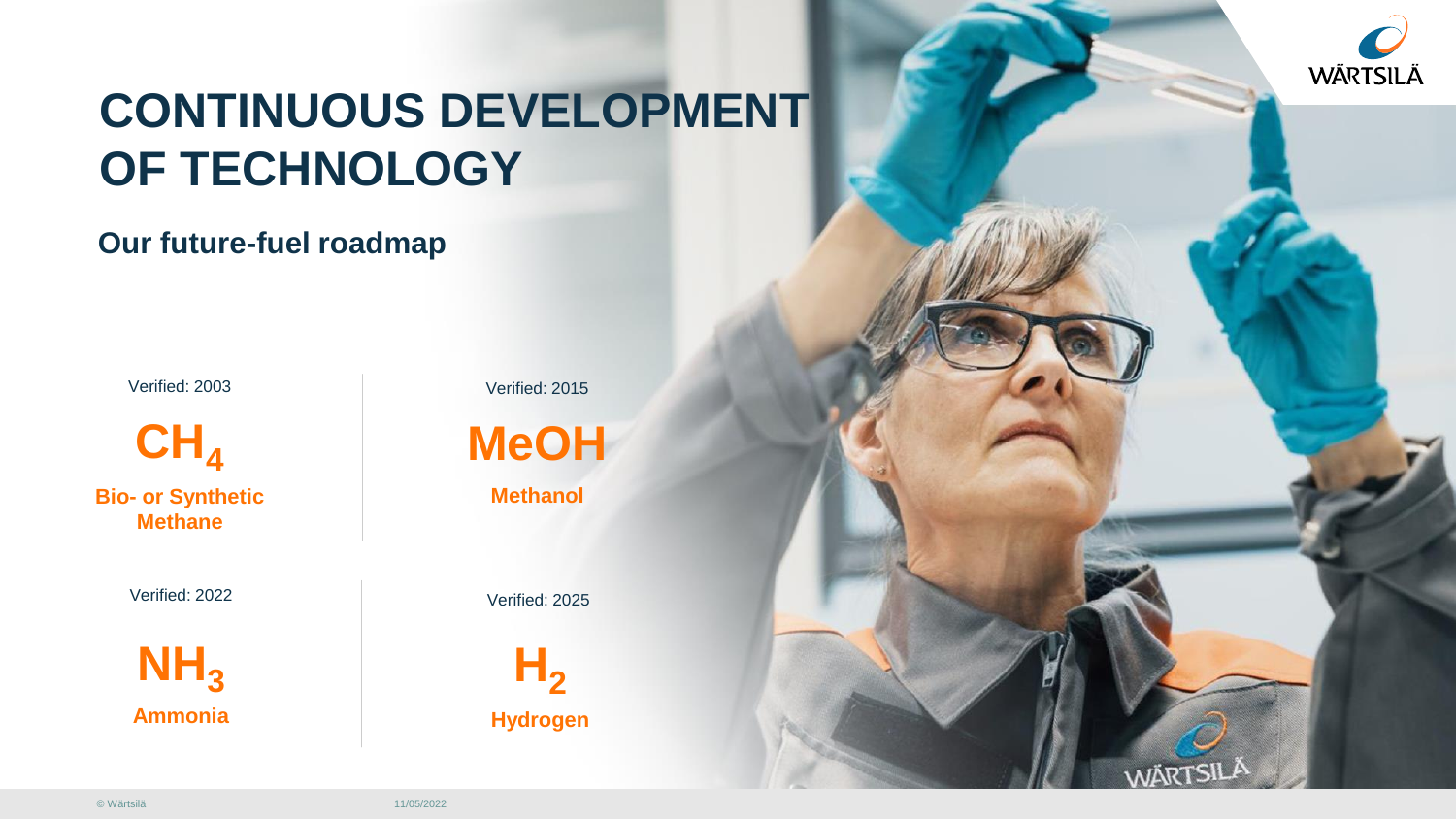

## **FUEL STORAGE & SUPPLY-SYSTEMS FOR MOST FUTURE FUELS**

| <b>Fuel PAC</b>                                              | <b>Diesel</b> | <b>LPG</b> | <b>LNG</b> | <b>FAME/</b><br>HVO* | <b>Bio-</b><br>methane | <b>Hydrogen</b> | <b>Ammonia</b> | <b>Methanol</b> | <b>Synthetic</b><br>methane |
|--------------------------------------------------------------|---------------|------------|------------|----------------------|------------------------|-----------------|----------------|-----------------|-----------------------------|
| <b>LNGPac</b><br><b>Stainless steel</b><br>vacuum insulation |               | $\bullet$  | $\bullet$  |                      | $\bullet$              |                 | $***$          | $***$           |                             |
| <b>LNGPac</b><br><b>Ni9 Polyurethane</b><br>insulation       |               | $\bullet$  | $\bullet$  |                      |                        |                 |                |                 |                             |
| LH2Pac                                                       |               |            |            |                      |                        |                 |                |                 |                             |
| NH3Pac                                                       |               |            |            |                      |                        |                 | $\bullet$      |                 |                             |

Ready solution **•**

Minor development needed **•**

Development needed **•**

\* FAME, HVO: Biodiesel \*\* Tanks can be used as a complement, if already installed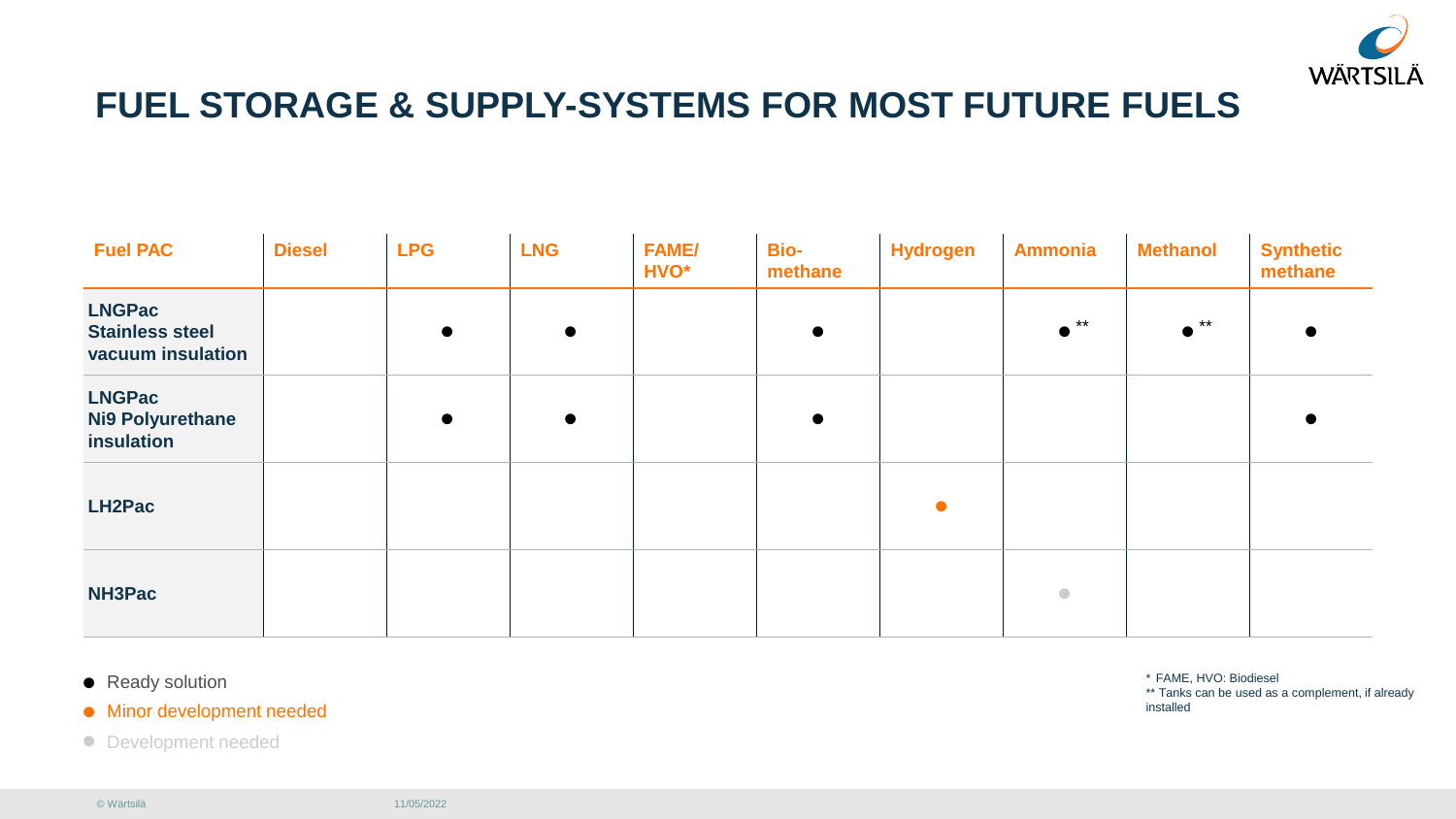

## **TRANSITION FUELS SUPPLEMENT THE LACK OF GREEN FUELS**

- Green synthetic fuels won't be widely available to shipping industry before 2040
- Converting all IMO-class ships to carbon-neutral fuels will take many years due to limited yard capacity
- LNG can reduce GHG footprint by -5 to -21% & enable decarbonisation when mixed with biomethane\* or green synthetic methane without changes to the vessel
- Introducing LNG as a transition fuel is the  $1<sup>st</sup>$  step towards decarbonising shipping



#### **GREEN FUEL**

A synthetic fuel produced only with renewable energy or a fuel produced from sustainable biomass

#### **NEEDED CAPACITY**

*Limited shipyard capacity is a risk factor* 



*\*depending on production process & feedstock of specific biomethane*